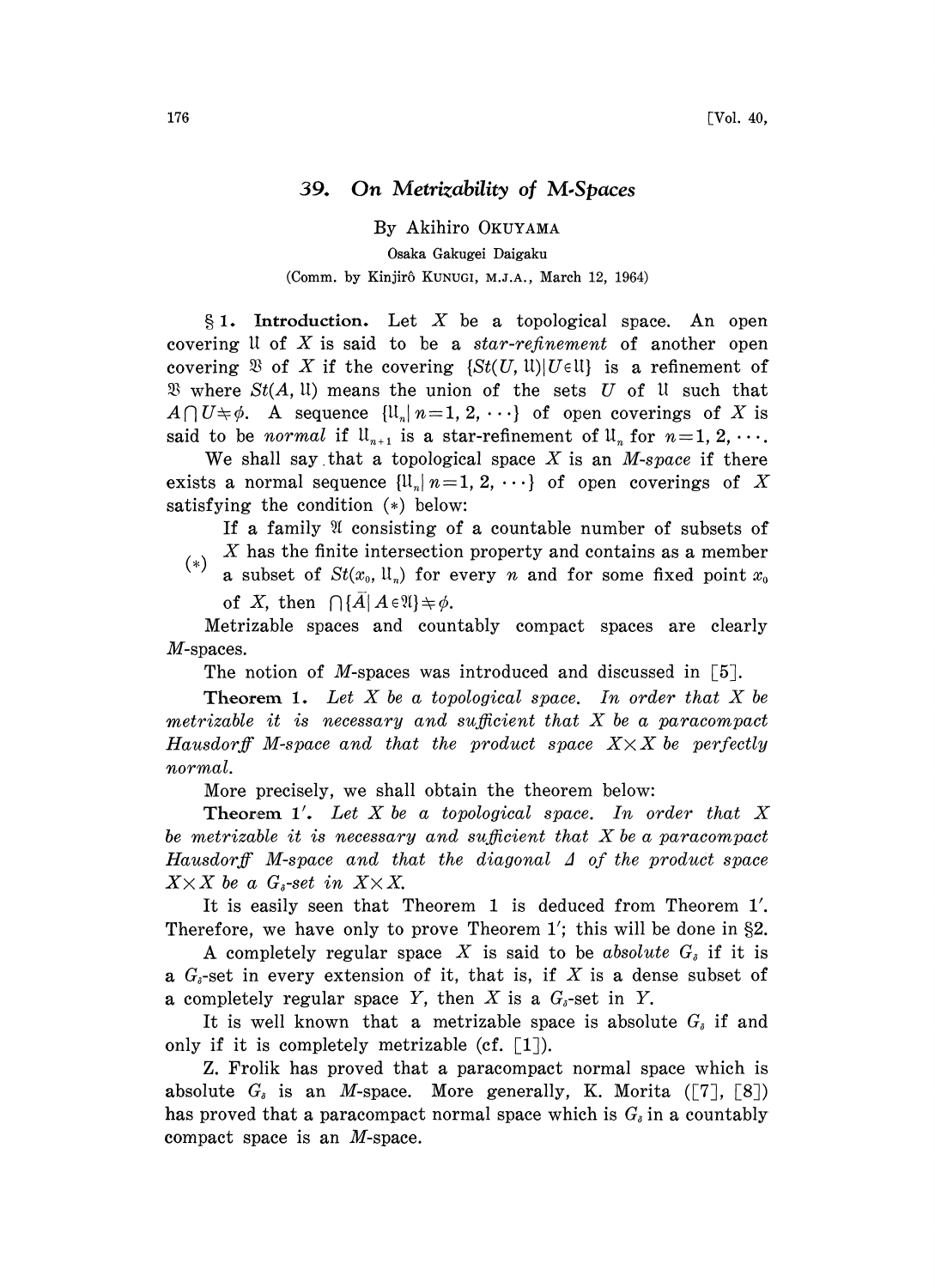Combining these results and Theorem 1' we have the following theorem.

**Theorem 2.** Let  $X$  be a topological space. In order that  $X$ be completely metrizable it is necessary and sufficient that  $X$  be a paracompact Hausdorff space which is absolute  $G<sub>s</sub>$  and that the diagonal of the product space  $X \times X$  be a  $G_{\delta}$ -set in  $X \times X$ .

Let K be a  $CW$ -complex in the sense of J.H.C. Whitehead [11]. Then K is a paracompact Hausdorff space; this was proved in [4]. And the product space  $K \times K$  is perfectly normal (cf. [6]). But K is not an *M*-space in general (cf.  $[6]$ ). If we apply Theorem 1 to K, we can establish the result below:

**Theorem 3.** Let  $K$  be a  $CW$ -complex. Then the following conditions on K are equivalent.

(a) K is abolute  $G_{\delta}$ .

 $(b)$  K is locally compact.

 $(c)$  K is an M-space.

 $(d)$  K is metrizable.

 $(e)$  K is completely metrizable.

Finally, in §4 we will discuss some remarks to the sufficient conditions in Theorems 1 and 1'.

§ 2. Proof of Theorem 1'. Since X is metrizable,  $X \times X$  is. metrizable, we have only to prove the sufficiency of the conditions.

Let  $\Delta$  be the diagonal of  $X \times X$ , that is,  $\Delta = \{(x, x) | x \in X\}$ . Since  $\Delta$  is a  $G_i$ -set in  $X \times X$ , there exists a countable collection  $\{G_n \mid n=1\}$ , 2,  $\cdots$ } of open sets of  $X \times X$  such as  $\bigcap_{n=1}^{\infty} G_n = \emptyset$ .

Let  $\{l_i, n=1, 2, \cdots\}$  be a normal sequence of open coverings of X which satisfies the condition (\*) of M-space. Since each  $G_n$  contains A, for arbitrary point x of X we can choose a neighborhood  $U_n(x)$ of x such that  $U_n(x) \times U_n(x) \subset G_n$  for  $n=1, 2, \cdots$ . By the paracompactness of X there exists a normal sequence  $\{\mathfrak{B}_n \mid n=1, 2, \cdots\}$  of locally finite open coverings of X such that each  $\mathfrak{B}_n$  is a refinement of the covering  $\{U_n(x) | x \in X\}$  of X.

Let us put  $\mathfrak{B}_n = \{U \cap V \mid U \in \mathfrak{U}_n, V \in \mathfrak{B}_n\}$  for  $n = 1, 2, \cdots$ . Then the sequence  $\{\mathfrak{B}_n | n=1, 2, \cdots\}$  has the following properties (1) and (2). (1)  $\{\mathfrak{W}_n | n=1, 2, \cdots\}$  satisfies the condition (\*) of *M*-space.<br>(2)  $\bigcup \{W \times W | W \in \mathfrak{W}_n\} \subset G_n$  for  $n=1, 2, \cdots$ .

 $\bigcup \{W \times W | W \in \mathfrak{W}_n\} \subset G_n$  for  $n=1, 2, \cdots$ .

Indeed, (1) follows from the fact that  $St(x, \mathfrak{B}_n) \subset St(x, \mathfrak{U}_n)$  is true for each  $n$  and each point  $x$  of  $X$ , and (2) is an immediate consequence of the constructions of  $\mathfrak{B}_n$  and  $\mathfrak{B}_n(n=1, 2, \cdots).$ 

Now we shall show that  $\{St(x, \mathfrak{B}_n)| n=1, 2, \cdots\}$  is a neighborhood basis at  $x$  for every point  $x$  of  $X$ .

Suppose that it is contrary. Then there exist a point x of X and a neighborhood N of x such that  $St(x, \mathfrak{B}_n) - N$  is not empty for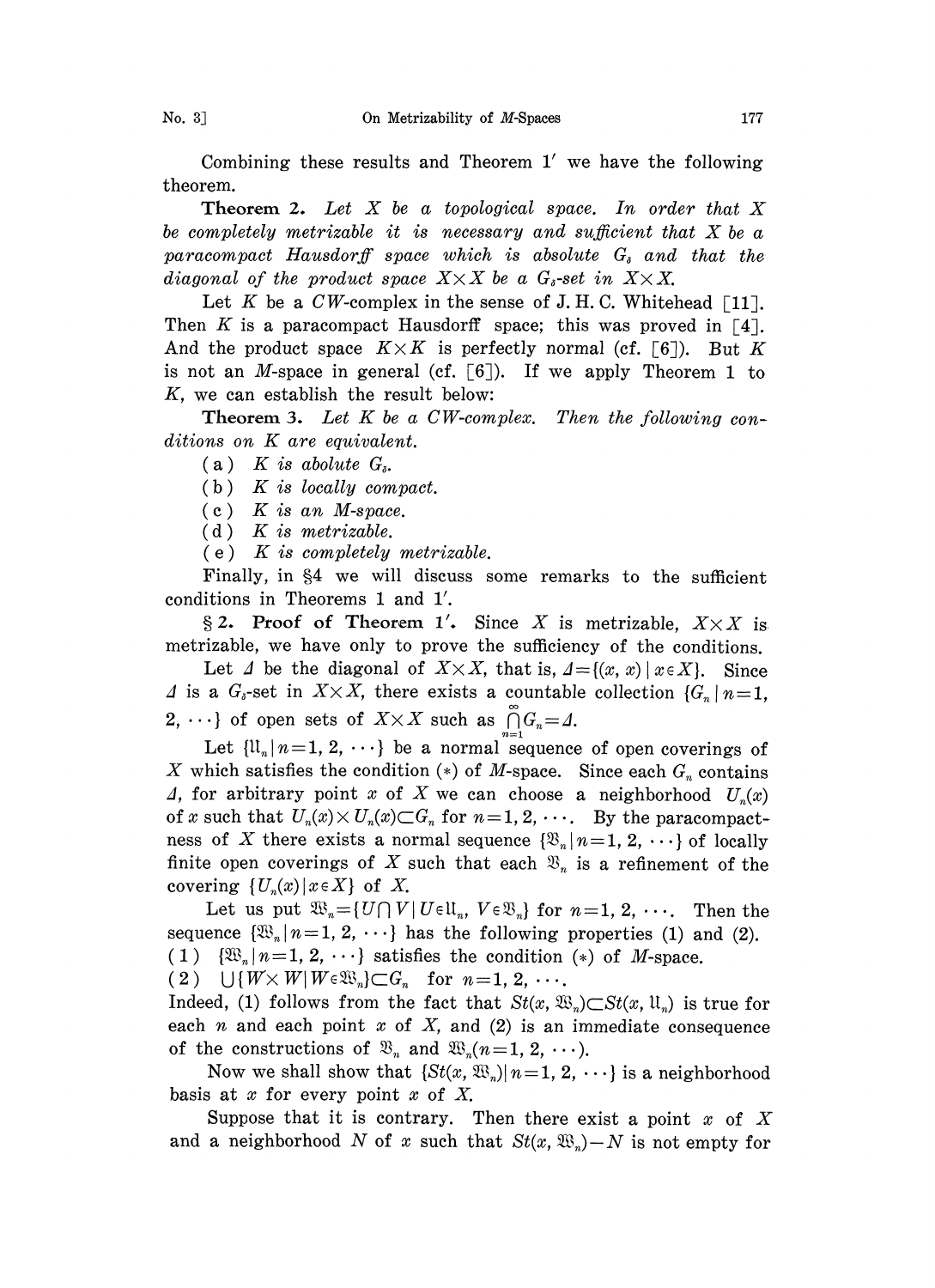$n=1, 2, \cdots$ . Let  $x_n$  be a point of X such that (3)  $St(x, \mathfrak{B}_n) - N \ni x_n$  for  $n=1, 2, \cdots$ ,

and let us put  $A_n = \{x_k | k > n\}$  for each *n*.

Since  $\{\mathfrak{B}_{n}|n=1, 2, \cdots\}$  is a normal sequence, we can choose an element  $W_n$  of  $\mathfrak{B}_n$  such that

$$
St(x, \mathfrak{B}_{n+1}) \subset W_n \quad \text{for } n=1, 2, \cdots.
$$

Hence, we have  $A_{n+1} \subset W_{n+1}$  and  $\overline{W}_{n+1} \subset W_n$ . Therefore, we have (4)  $\overline{A}_{n+1} \subset W_n$  for  $n=1, 2, \cdots$ .

Using (2) and (4) it is concluded that

$$
\{x\}\times(\bigcap_{n=1}^{\infty}\overline{A}_n)=\bigcap_{n=1}^{\infty}(\{x\}\times\overline{A}_n)\subset\bigcap_{n=1}^{\infty}(W_n\times W_n)\subset\bigcap_{n=1}^{\infty}G_n=\Delta.
$$

Therefore, we have

$$
(5) \t\t\t\t\t\{x\}\times(\bigcap_{n=1}^{\infty}\overline{A}_n)\subset\varDelta.
$$

By the condition  $(*)$  of *M*-space we have

$$
(6) \qquad \qquad \bigcap_{n=1}^{\infty} A_n \neq \phi.
$$

Consequently, we have to obtain, by (5) and (6),

$$
(7) \qquad \qquad \bigcap_{n=1}^{\infty} A_n = \{x\}.
$$

On the other hand, from (3) we have to get the conclusion that  $\overline{A}_n \not\Rightarrow x$  for each *n*. But this contradicts to (7).

Hence, it is shown that  $\{St(x, \mathfrak{B}_n) | n=1, 2, \cdots\}$  is a neighborhood basis at x for any point x of X. Therefore, X is metrizable (cf.  $[9]$ ).

§ 3. Proof of Theorem 3. We have that (a) implies (c) for paracompact normal spaces (cf.  $[3]$ ,  $[7]$ , and  $[8]$ ).

According to Theorem <sup>1</sup> we can obtain that (c) implies (d).

Now we shall prove that (d) implies (b). For this purpose assume (d). Then it is sufficient to show that  $K$  is a locally finite complex meaning that each point x of K is an inner point of some finite subcomplex of K (cf.  $[11]$ ). Contrary to this conclusion, suppose that there is a point  $x_0$  of K at which K is not locally finite. Then we can choose a sequence  $\{x_n | n=1, 2, \cdots\}$  of points of K and a sequence  ${K(e_n)^*}{\mid}n=1, 2, \cdots$  in K such that

(1) 
$$
\rho(x_0, x_n) < \frac{1}{n}
$$
, where  $\rho$  is the given metric function on  $K$ , and

$$
\lim_{(0,1)}
$$

$$
x_n \notin K(e_1) \cup \ldots \cup K(e_{n-1}), x_n \in K(e_n)
$$

are satisfied for each *n*. Indeed, let  $\{x_1, \dots, x_{n-1}\}$  and  $\{K(e_1), \dots,$  $K(e_{n-1})$  satisfying (1) and (2) be chosen. Then, by the assumption of  $x_0$ , the set  $U(x_0, \frac{1}{n}) = \left\{ x \mid x \in K, \rho(x_0, x) \leq \frac{1}{n} \right\}$  intersects infinitely

<sup>\*)</sup> We shall use  $K(e_n)$  to stand for the intersection of all the subcomplexes of K, which contain  $e_n$  (cf. [11]).